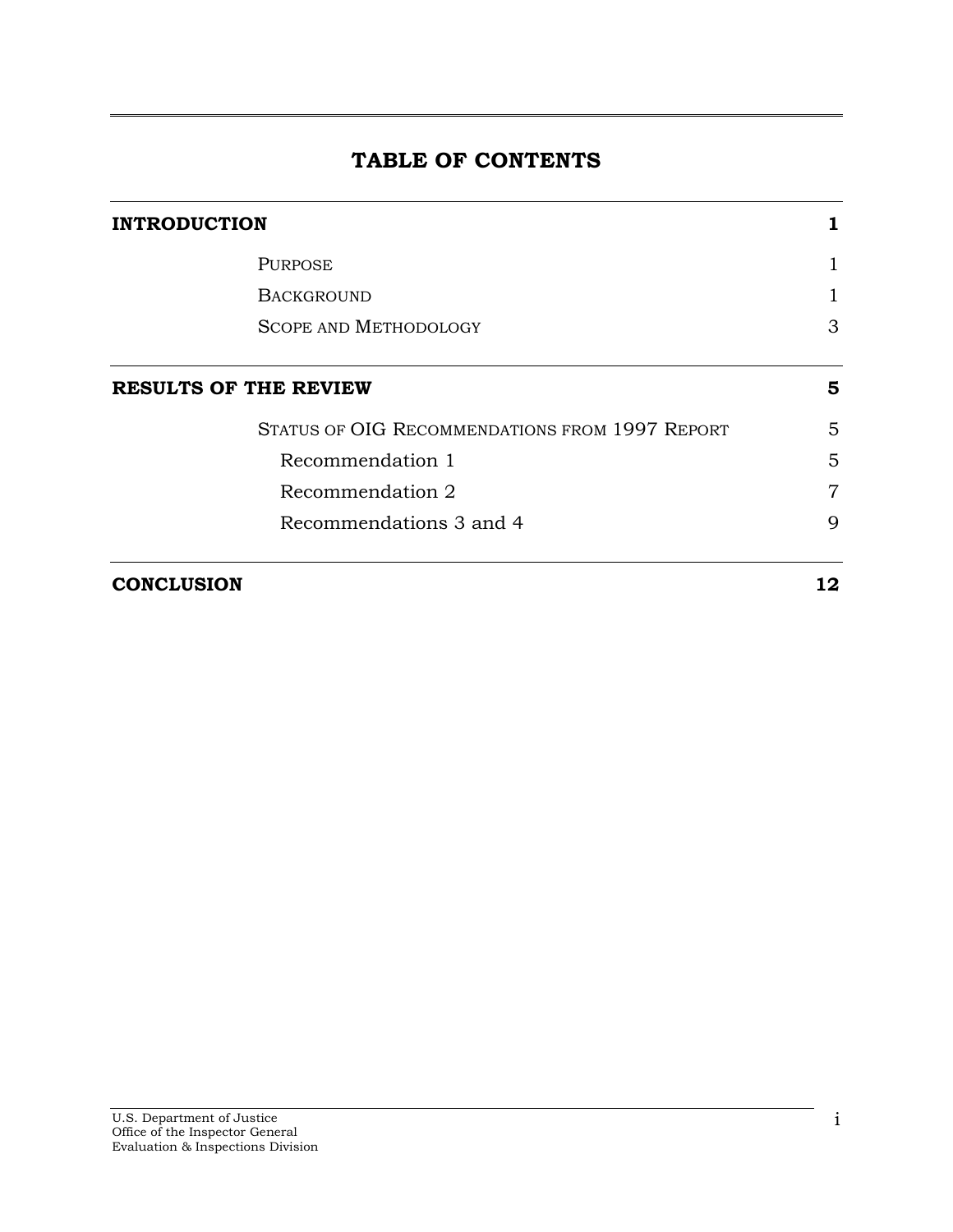### **INTRODUCTION**

#### <span id="page-1-0"></span>**Purpose**

In 1997, the Office of the Inspector General (OIG) issued an inspection report, Immigration and Naturalization Service Monitoring of Nonimmigrant Overstays (Report Number I-97-08), which assessed the Immigration and Naturalization Service's (INS) monitoring of nonimmigrant visitors who stay in the United States beyond the period of time permitted by their status at entry (overstays). The report also examined the INS's Nonimmigrant Information System (NIIS), its principal database for identifying overstays. In the report, we found that the INS often could not conclusively identify individual nonimmigrant overstays, that the INS could not adequately describe the characteristics of the overstay population in the United States, and that the INS did not have an enforcement strategy that effectively targeted overstays. Furthermore, we determined that NIIS was not producing reliable overstay data, either in the aggregate or for individual nonimmigrants.

The original OIG report made recommendations to improve the collection and analysis of available data on overstays, to improve the reliability of NIIS data, and to develop an effective enforcement strategy targeted at overstays. In the wake of the September 11 terrorist attacks, the OIG conducted several follow-up reviews of prior OIG reports to determine what progress the INS had made to address the recommendations in those reports. This follow-up review, which is the fifth in the series of follow-up reports, $1$  evaluated the INS's progress in implementing the recommendations from our 1997 report on the INS's monitoring of nonimmigrant overstays.

#### **Background**

<span id="page-1-1"></span> $\overline{a}$ 

The INS inspected over 35 million nonimmigrants at approximately 133 air ports of entry (POE), approximately 1 million at sea POEs, and an additional 195 million nonimmigrants at land POEs in fiscal year (FY) 2001. The INS regularly collects information to evaluate the effectiveness of its enforcement of immigration laws, including nonimmigrants' status at admission to the United States and the duration of their stay in this country.

<sup>&</sup>lt;sup>1</sup> The four reports already issued are "Follow-Up Report on the Visa Waiver Program (December 2001)," "Status of IDENT/IAFIS Integration (December 2001)," "Follow-Up Report on Improving the Security of the Transit Without Visa Program (December 2001)," and "Follow-Up Report on the Border Patrol's Efforts to Improve Security Along the Northern Border (February  $2002$ )."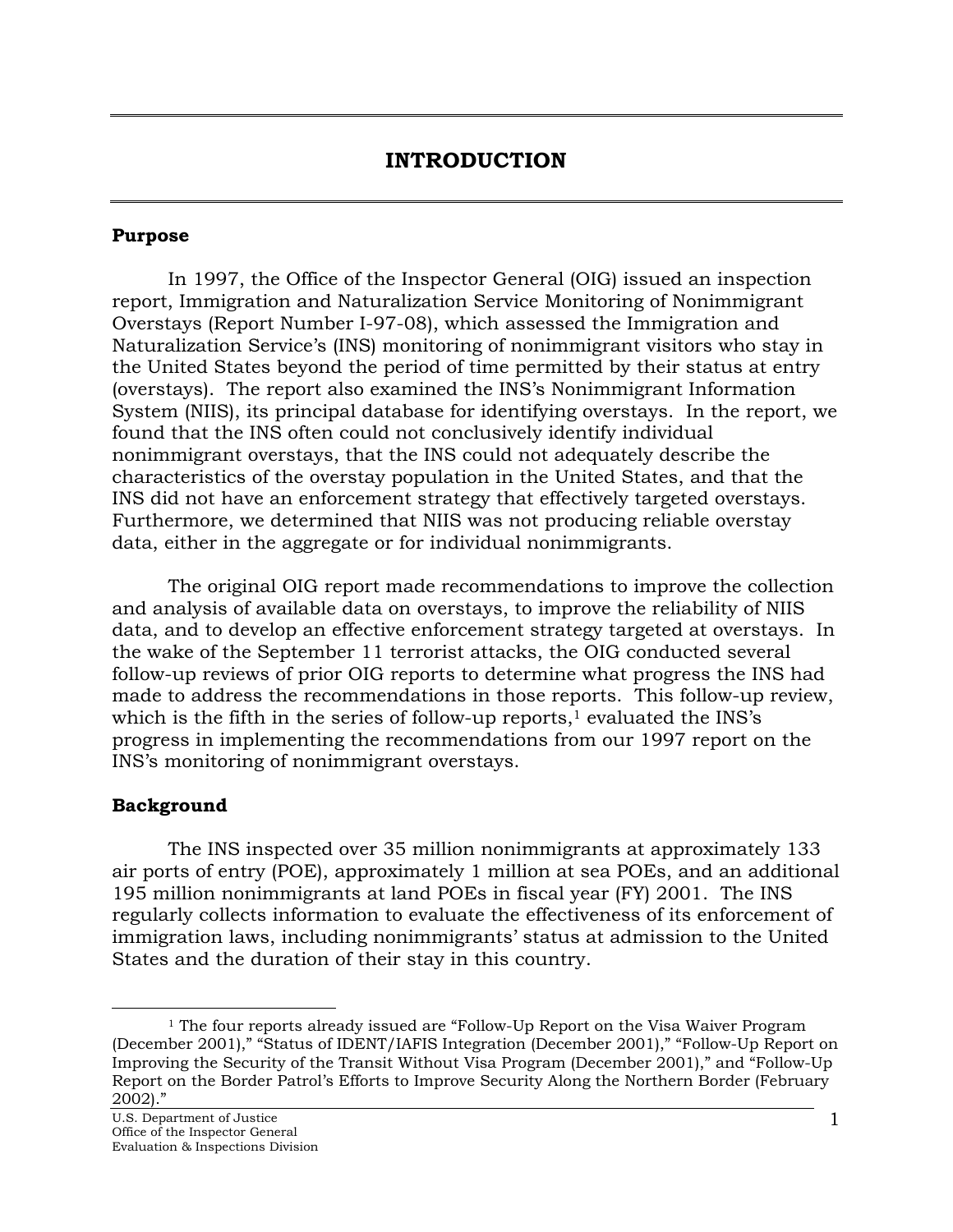NIIS is the INS's primary information system to track whether nonimmigrants have entered or left the United States. The INS Form I-94, Arrival/Departure Record, is the primary source of information entered into NIIS. Form I-94 is divided into two parts – an arrival portion that includes the nonimmigrant's name, date of birth, passport number, airline, flight number, country of citizenship, and address while in the United States, and a departure portion that includes the alien's name, date of birth, and country of citizenship. Each Form I-94 contains a unique admission number printed on both portions that the INS uses to record and match the arrival and departure records of nonimmigrants. The INS furnishes the Form I-94 to the airlines to give to nonimmigrants to complete. Upon arrival at a POE, the nonimmigrants present the form to immigration inspectors for review at the same time they present their passports or other travel documents. The immigration inspectors retain the arrival portions of the Form I-94 and the nonimmigrants retain the departure portions. The departure portions are supposed to be collected by representatives of the airlines and turned over to the INS upon the nonimmigrants' departure from the air POE. The INS forwards both the arrival and departure portions to contractors who enter the information from the forms into NIIS.

NIIS captures data on only about 15 percent of all nonimmigrant entries into the United States, primarily aliens entering through air and sea POEs and some aliens entering through land POEs. Canadians and Mexicans crossing at land POEs, who constitute 85 percent of nonimmigrant entries, are generally exempt from the Form I-94 requirements.

The INS estimates the current illegal alien population to be approximately 7 million.[2](#page-2-0) The common perception that the vast majority of illegal aliens entered the United States by surreptitiously crossing the southwest or northern border is inaccurate. INS officials have testified before Congress that 40 to 50 percent of the illegal alien population entered the United States legally as temporary visitors but failed to depart when required. The INS commonly refers to these illegal aliens as nonimmigrant overstays, and according to the INS this population is growing by at least 125,000 a year.

In 1996, Section 110 of the Illegal Immigration Reform and Immigrant Responsibility Act (IIRIRA) directed the INS to develop an automated entry-exit

<span id="page-2-0"></span> <sup>2</sup> Data from the 2000 Census suggests the number may be at least 8 million. Scholars at Boston's Northeastern University estimated the number as close to 13 million in a February 2001 study, An Analysis of the Preliminary 2000 Census Estimates of the Resident Population of the U.S. and Their Implications for Demographic, Immigration, and Labor Market Analysis and Policymaking.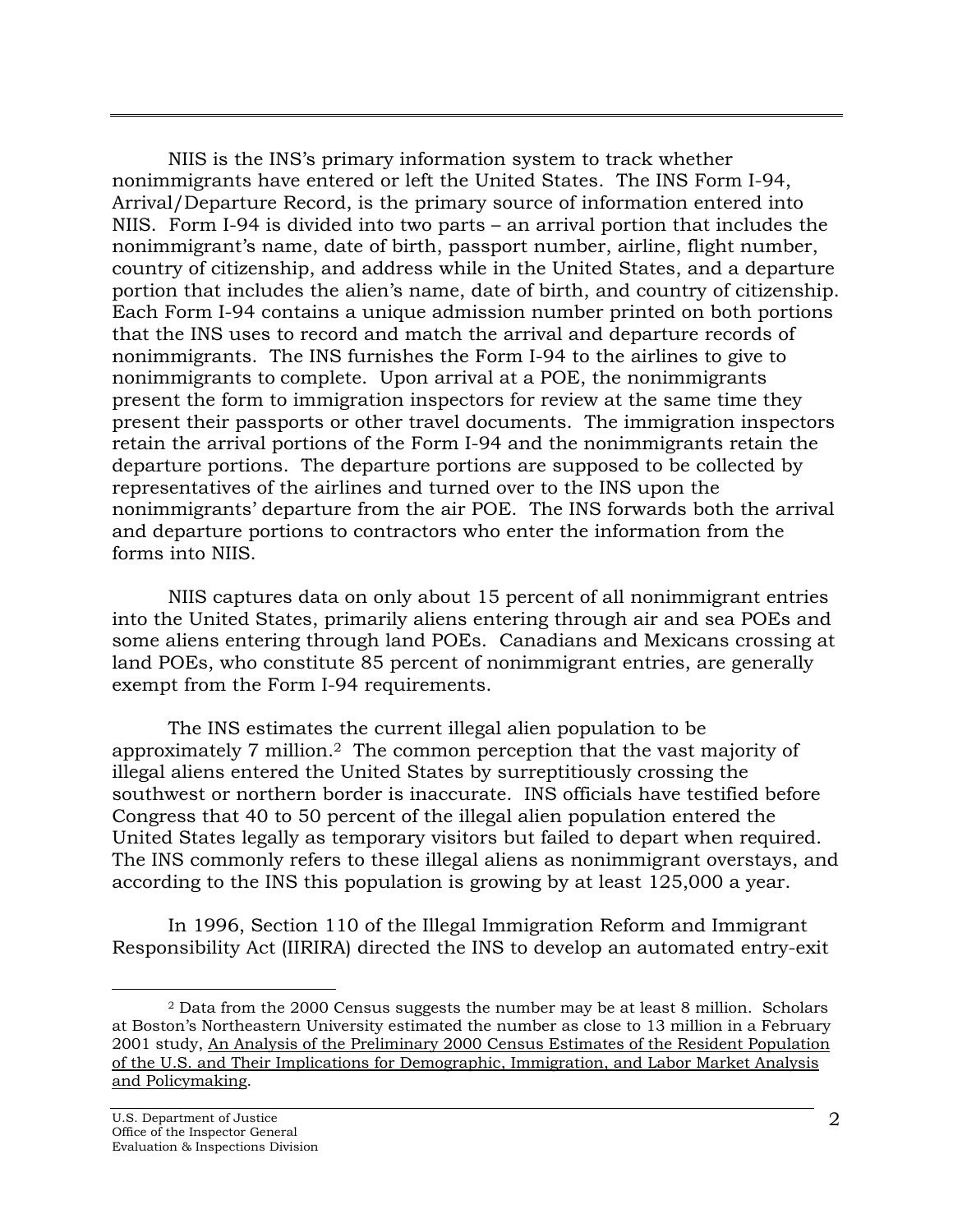<span id="page-3-0"></span>tracking system that collects a record of departure for every alien and matches it with a record of the alien's arrival. The system also was required to have an on-line capability to identify nonimmigrant overstays and produce reports of the results of the matching by country. This overstay information was to be integrated into databases of the INS and the Department of State, including those used at POEs and at consular offices.

However, the Canadian government and some northern border members of Congress opposed the entry-exit system requirement on grounds that it would adversely affect the movement of goods and people across the northern border. In 1998, Congress amended Section 110 to state that the system should not significantly disrupt trade, tourism, or other legitimate cross-border traffic at land POEs. In June 2000, the Data Management Improvement Act (DMIA), Public Law 106-215, further amended Section 110 to bar the imposition of any new documentary or data collection requirements to satisfy the requirements of Section 110, including requirements on aliens for whom documentary requirements have been waived (i.e., Canadians), or requirements that are inconsistent with the North American Free Trade Agreement. The amended Section 110 set the following deadlines for development of the entryexit system: December 31, 2003, for airport and seaport POEs; December 31, 2004, for the 50 high-traffic land border POEs; and December 31, 2005, for the remaining POEs.

After the terrorist attacks of September 11, 2001, the effectiveness of monitoring nonimmigrant visitors came under additional scrutiny, as authorities considered how to identify and locate terrorists who might be in the United States. The USA Patriot Act of 2001, enacted on October 26, 2001, requires that the integrated entry-exit control system be implemented with all deliberate speed and that the Attorney General, the Office of Homeland Security, and others immediately establish an Integrated Entry and Exit System Task Force to accomplish this task. The USA Patriot Act also mandates a focus on biometric technology and development of tamper-resistant documents that will be machine readable at POEs. Further, it requires that the system interface with law enforcement databases and provide access for federal law enforcement authorities so that they can identify and detain individuals who pose a threat to national security.

### **Scope and Methodology**

 For this follow-up report, we reviewed recent INS correspondence, conducted extensive research of legislation related to entry-exit alien control systems and the Visa Waiver Program (VWP), and reviewed Congressional Research Service reports and Congressional testimony. The INS Statistics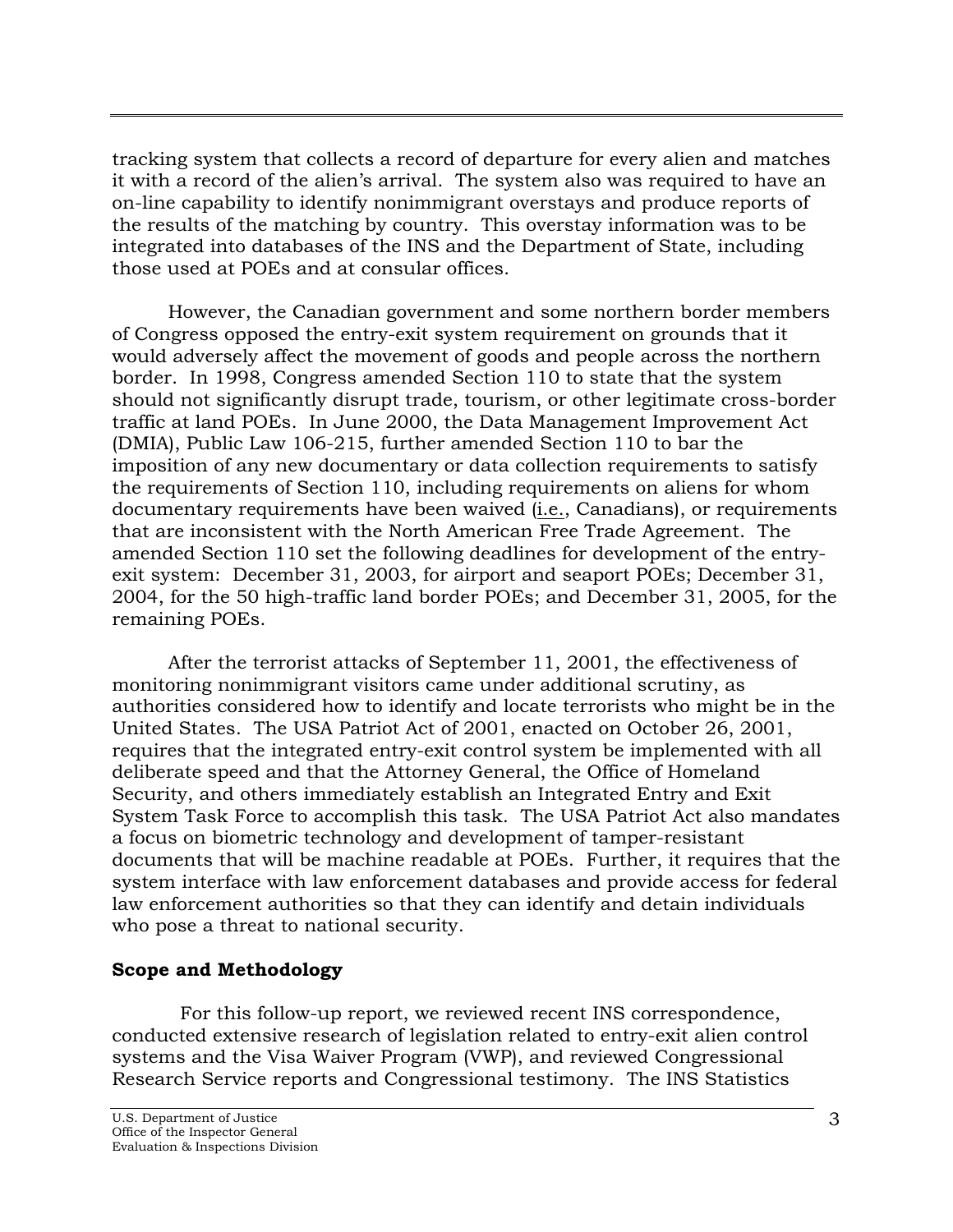Office provided the OIG with INS-wide inspection data from air, land, and sea POEs for FY 1999 through FY 2001. We also interviewed INS officials, including officials from the INS Inspections and Statistics offices and the Program Manager at the INS Lookout Unit, as well as Department of State personnel.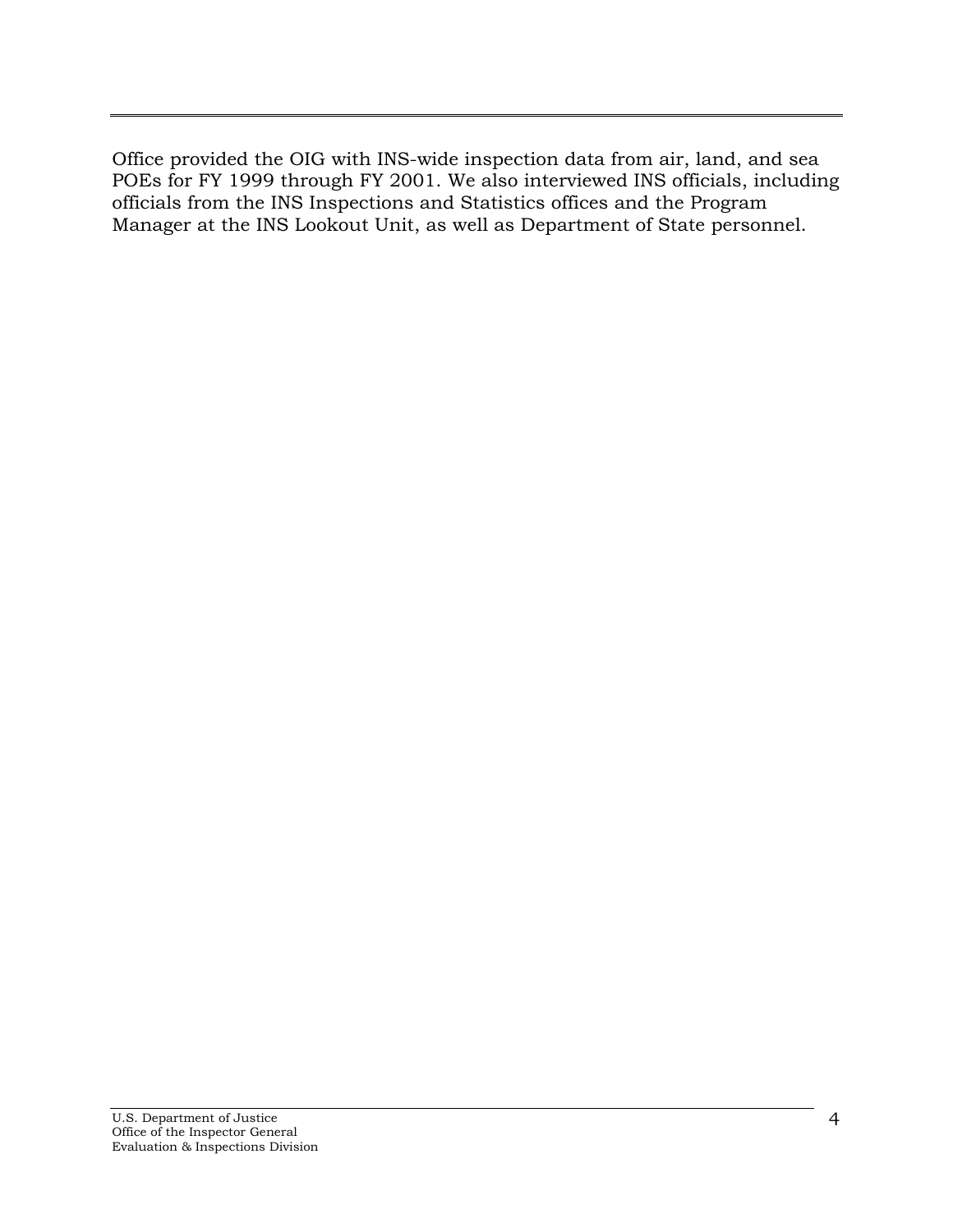## **RESULTS OF THE REVIEW**

<span id="page-5-0"></span>In this follow-up review, we found that since our 1997 report the INS has not taken effective action to address the recommendations in our report. We found that the INS has not improved the reliable collection of I-94s, particularly the departure records; the INS does not actively monitor airline compliance with the requirement to provide correct and complete departure I-94s; and the INS has not yet implemented the regulations to fine airlines that fail to comply. The NIIS data collected by the INS is not reliable and therefore cannot be used by the Attorney General to certify participation in the VWP. In addition, the INS still has no automated system to provide the necessary support for an effective enforcement strategy that would be a deterrent against nonimmigrant overstays who remain in the United States or a strategy that would assist in finding them.

#### **Status of OIG Recommendations from 1997 Report**

#### *Recommendation 1*

*Improve the collection of departure records by working with airlines to promote compliance, actively monitoring carrier compliance, and fining noncompliant airlines.* 

In our 1997 report, we determined that NIIS did not contain departure records for a large number of aliens, most of whom the INS believed had left the United States. The INS believed most of these unrecorded departures resulted from either the failure of the airlines to collect Form I-94s from departing nonimmigrants or from nonimmigrants departing the United States through land POEs. Lack of departure records means that the INS is unable to determine with certainty the number of overstays or which apparent nonimmigrant overstays are true overstays.

The INS attempted to determine the scope of the deficiencies by testing collection of I-94s at certain airports and for certain airline carriers. The INS planned to develop an on-site airline-specific training module based on the results of the tests, and enhance airline compliance by initiating fines.<sup>3</sup> In January 1998, while awaiting the test results, the INS disseminated

<span id="page-5-1"></span>-

<sup>&</sup>lt;sup>3</sup> The INS wanted to determine if the failure to return departure records was limited to a particular carrier at individual POEs, many or all airlines at a particular POE, or particular airlines nationwide. The INS is authorized by Section 231 of the Immigration and Nationality Act (INA) to fine airlines \$300 for each complete and accurate Form I-94 departure record they fail to provide to the INS.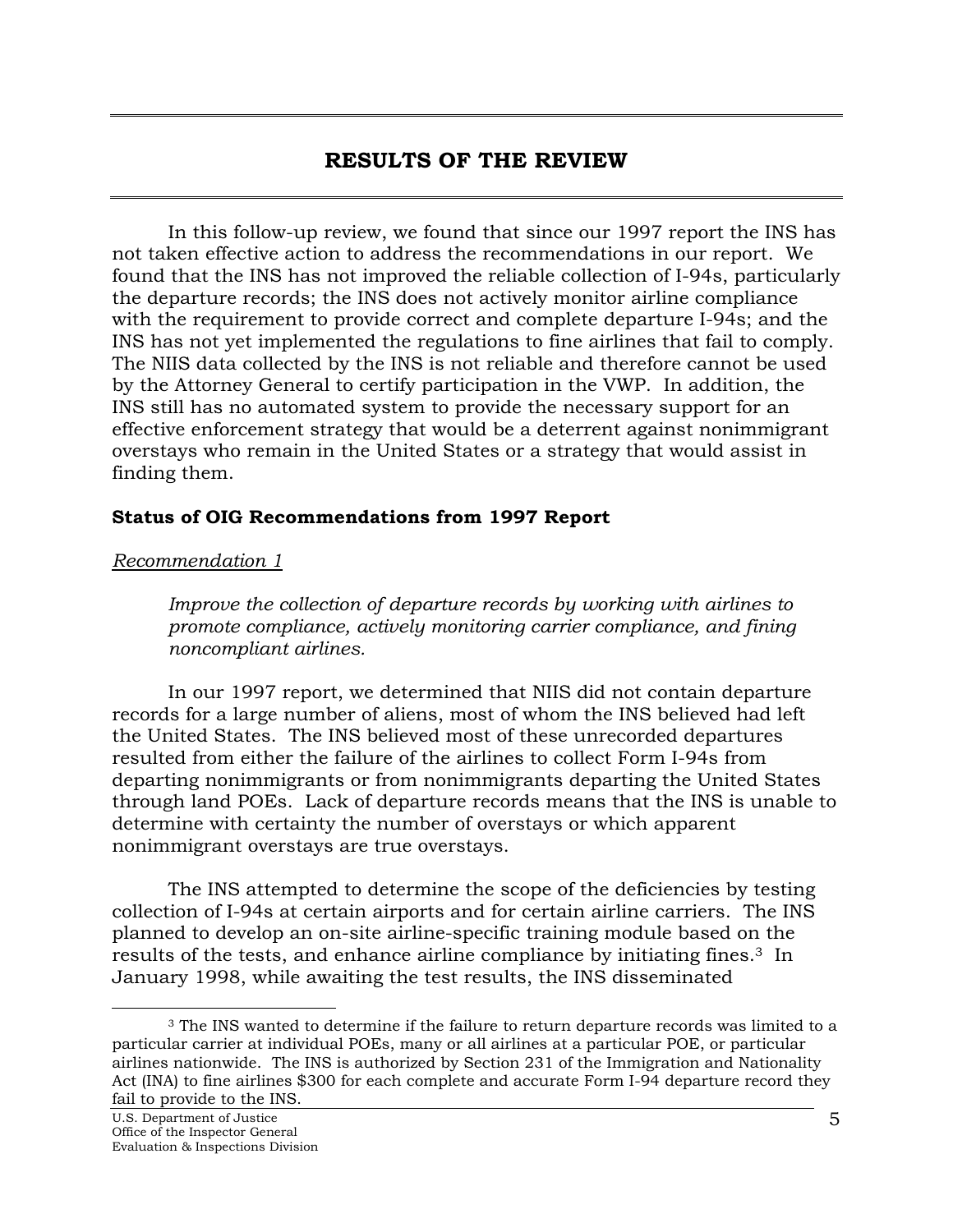information sheets for airlines and POEs on the proper procedure for completion, collection, and submission of Form I-94s to the INS. This interim measure was intended to help the carriers reduce or eliminate Form I-94 errors as a cause for the failure to successfully match arrival and departure records in NIIS.

To test the collection of I-94s the INS prepared an arrival/departure comparison chart from NIIS sample data and, using this data, selected two POEs in each region to validate the comparison data. The validation involved monitoring the submission of departure forms by specific airlines for one month. The INS completed the analysis in August 2000 and determined that most airlines were not submitting complete and accurate departure information on a substantial number of the departure records, which prevented the INS from matching arrival and departure records. The INS found that the problems were not specific to an airline or a POE. Based on this analysis, the INS developed an airline-training program to improve the collection of Form I-94s and to enhance the accuracy of the information on the forms. The INS provided information about this training program to the OIG on December 14, 2001. However, the INS did not implement the training program because it had been waiting for fuller deployment of the INS's Automated I-94 System (discussed later).

To improve airline compliance with the completing, collecting, and delivering of Form I-94s to the INS, the INS also sought to clarify its policy for imposing fines on airlines for non-compliance with Section 231(d) of the INA, (i.e., the airlines' failure to turn in complete and accurate departure I-94s). The Federal Register Notice of the INS's intent to fine noncompliant airlines was published in November 1998. However, according to the INS, it cannot impose the fines until it amends Title 8, Section 231 of the Code of Federal Regulations (CFR) to promulgate rules for imposing fines. As of January 2002, the INS had not finalized such an amendment. An INS official told the OIG that the amendment was indefinitely delayed because it is tied to the Automated I-94 System that was to be used to determine airline compliance. But as we discuss in the next section of this report, a November 2001 cost-benefit analysis of the Automated I-94 System by the INS recommended that it be discontinued in favor of the effort to develop the integrated entry-exit control system mandated by the USA Patriot Act. If the recommendation is accepted, it is not clear what the immediate effect would be on the effort to amend the CFR regulations and impose fines on the airlines.

In summary, since issuance of our 1997 report, the INS has not implemented measures to ensure that the airlines collect accurate and complete Form I-94s from all arriving and departing nonimmigrants, has not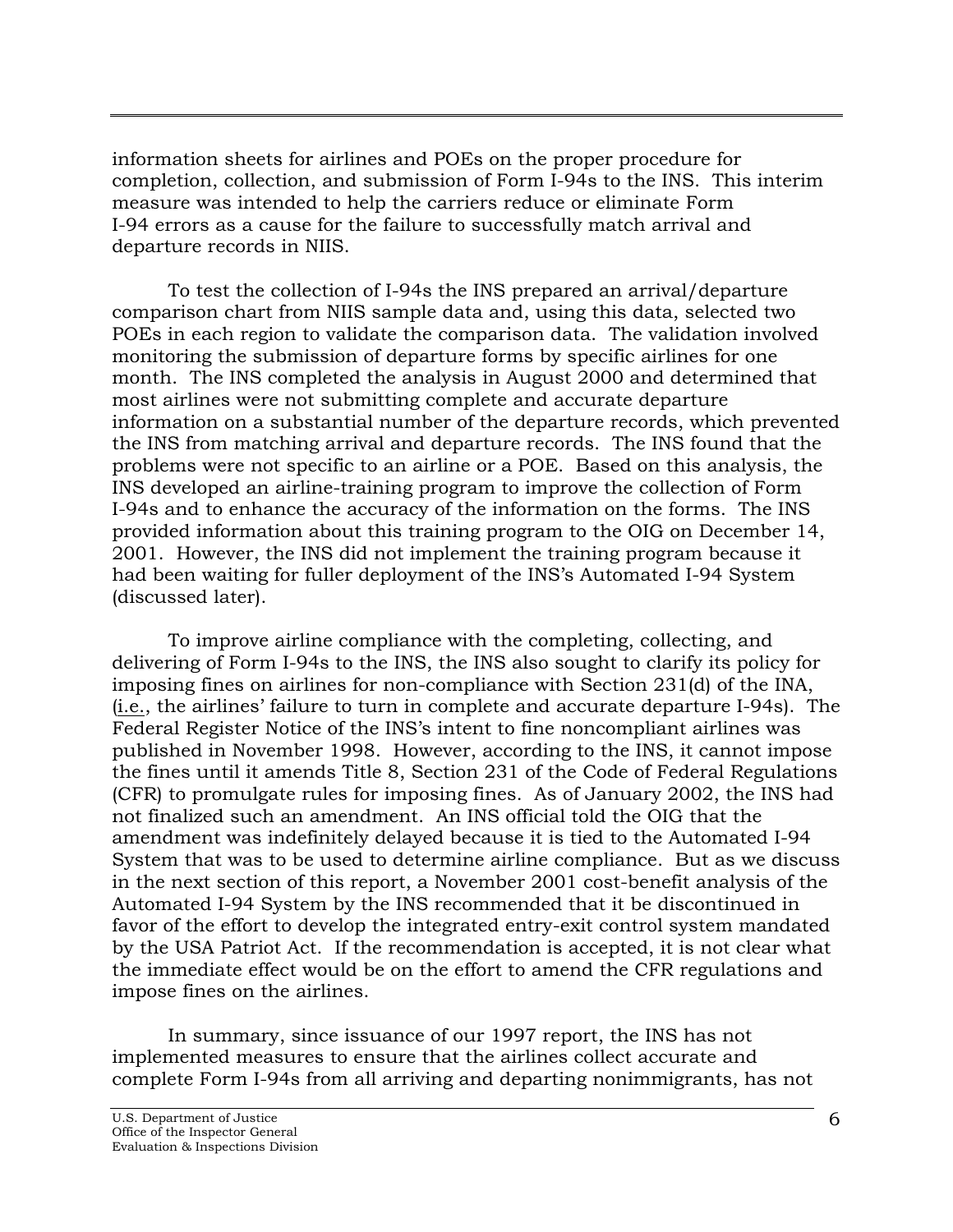<span id="page-7-0"></span>implemented the airline training program, and has not published the amendment to the CFR to fine non-compliant airlines.

#### *Recommendation 2*

*Implement a course of action that will ensure complete and reliable NIIS data. NIIS data must be sufficiently complete and reliable to meet the requirements of the Illegal Immigration Reform and Immigrant Responsibility Act of 1996 (IIRIRA) and to enable the Attorney General to fully perform his responsibilities under the Visa Waiver Pilot Program (VWPP)[.4](#page-7-1)* 

The INS planned to rely on its Automated I-94 System to satisfy this recommendation. The INS hoped that its Automated I-94 System would provide the INS with the capability to match automated departure records for aliens departing the United States with their automated arrival records. This would enable the INS to identify overstays. However, the success of the Automated I-94 System is highly reliant on the cooperation and participation of the airlines in ensuring accurate arrival data at passenger check-in and promptly collecting and providing departure information. The prototype Automated I-94 System operated at four airports with two airlines.

The INS planned implementation of the Automated I-94 System in two stages, beginning with major airports in FY 2001. This would have provided the INS with the ability to capture arrival and departure information for approximately 87 percent of all aliens arriving by air. Full implementation at all U.S. airports was planned for FY 2002. In September 2000, however, INS officials informed the OIG that implementation of both stages has been delayed until FY 2002 and FY 2003, due to problems encountered with the pilot program and budget constraints.

The OIG Audit Division issued a report in August 2001 entitled "Automated I-94 System (Report Number 01-18)," which concluded that the INS had not properly managed the Automated I-94 System project. Despite having spent\$31.2 million on the system from FY 1996 to FY 2000, the INS did

 $\overline{a}$ 

<span id="page-7-1"></span><sup>4</sup> In October 2000, the INA was amended to permanently authorize the Visa Waiver Pilot Program. This act is referred to as the Visa Waiver Permanent Program Act (VWPPA), and its provisions supersede the Attorney General's responsibilities that we refer to in the recommendation. However, under the permanent act, the entry-exit system must be sufficient to allow, for each program country each fiscal year, the calculation of the portion of nationals of that country for whom no departure record exists  $(i.e.,$  overstays). We describe the INS's handling of the Visa Waiver Program in our report entitled "The Potential for Fraud and the INS's Efforts to Reduce the Risks of the Visa Waiver Pilot Program (March 1999)" and our follow-up report entitled "Follow-up Report on the Visa Waiver Program (December 2001)."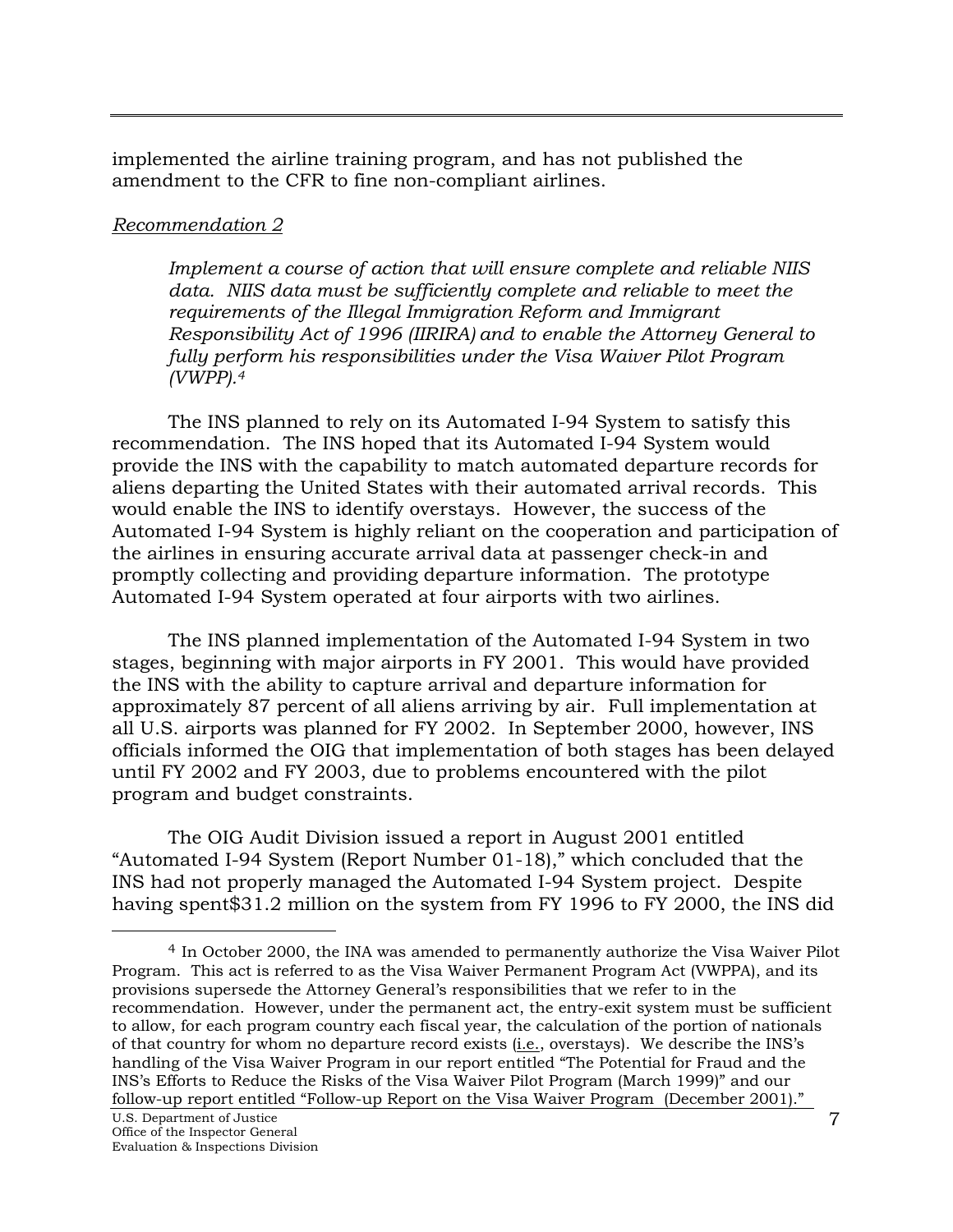not have clear evidence that the system would meet its intended goals. The INS estimated that an additional \$57 million would be needed through FY 2005 to complete the system. The OIG recommended that the INS conduct a costbenefit analysis of the Automated I-94 System prior to making any further expenditures.

The INS issued its cost-benefit analysis on the Automated I-94 System on November 28, 2001. The analysis concluded that if the INS spent the additional \$57 million to redesign the system and fix the known problems, the system would "appear to have met the original requirements set forth in IIRIRA." However, the INS report went on to state that, "it is doubtful whether this system can fulfill the specifications of either DMIA or VWPPA. Successive legislation to IIRIRA clearly calls for a sophisticated entry/exit control system, which the Automated I-94 is not, nor was intended to be." In light of the terrorist attacks of September 11, 2001, the analysis asserted that resources should be devoted to developing the entry-exit system required by the USA Patriot Act rather than continuing to spend resources on the Automated I-94 System. The analysis stated that it was in the best interest of the INS to incorporate the lessons and experience gained from piloting the Automated I-94 System and instead spend its resources on an integrated entry-exit control system that will meet the specified legislative requirements. The analysis recommended that the entry-exit system should take priority over redesigning the Automated I-94 system. On February 18, 2002, the INS officially terminated the Automated I-94 System project.

According to an official from the INS's Statistics Office, the unreliability of nonimmigrant information continues to be a problem. A basic shortcoming is the collection of departure records – not only at air POEs, but also at land POEs where no mechanism exists to collect the forms of those nonimmigrants who are required to provide them. The Statistics Office estimated that for every 100 arrival forms the INS receives, it receives about 80 to 83 departure forms. Further, the actual matching process is problematic because of data entry errors. Duplicate records still exist because the airlines photocopy blank Form I-94s, causing different aliens to have the same admission number. To compound the difficulty in identifying overstays, the Statistics Office no longer receives updates on visa extensions or adjustments of status. Therefore, some aliens appear to be overstays when they are legally in the United States. The Statistics Office official acknowledged that current Form I-94 data is not reliable for:

• Estimating the overall overstay rate.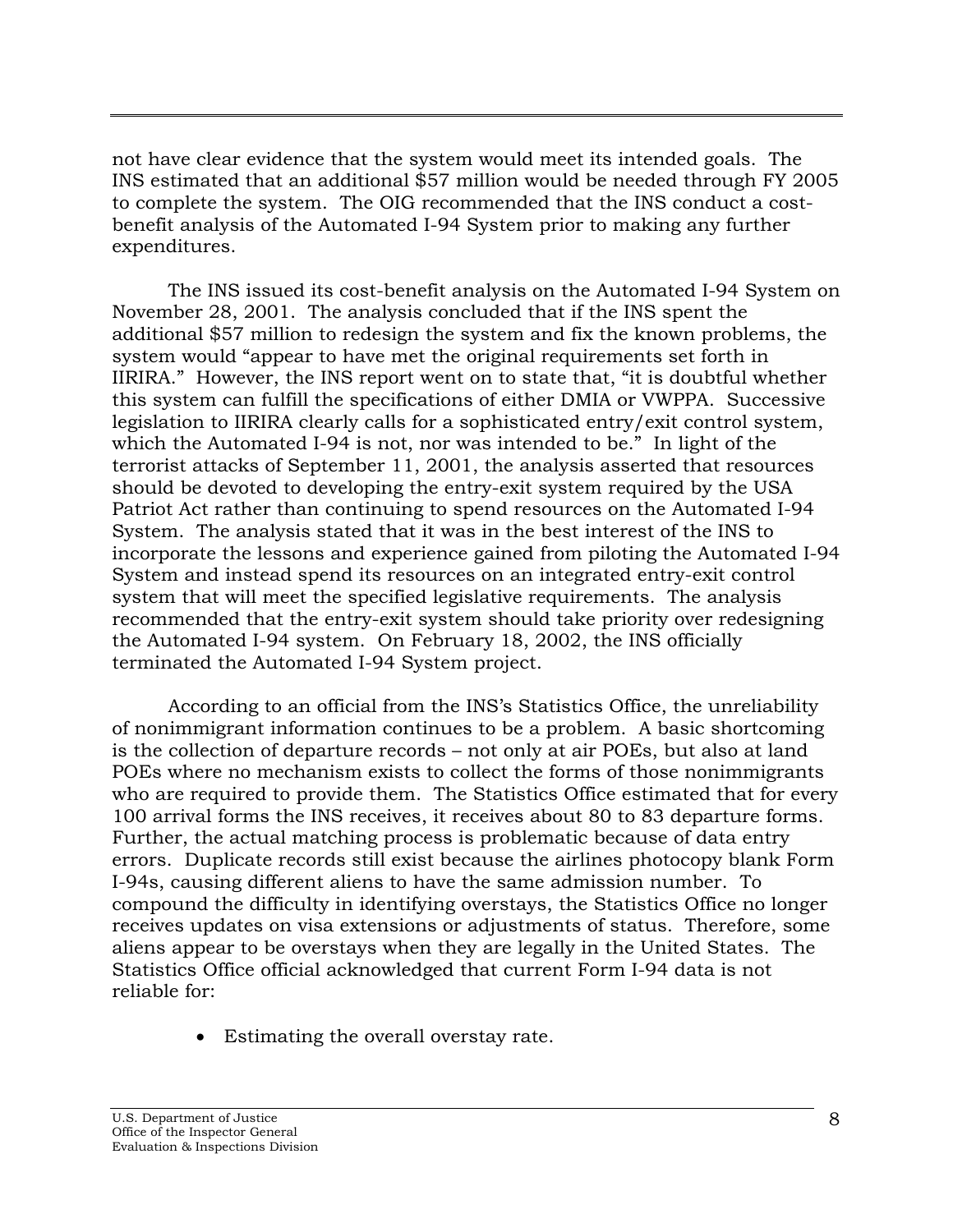- <span id="page-9-0"></span>• Assisting in determining a country's continuation in the Visa Waiver Program.
- Determining with certainty whether an alien who appears to be an overstay is actually an overstay.

 As noted above, the USA Patriot Act mandated that an Entry-Exit Task Force be established to create a comprehensive entry-exit system. The task force project team began meeting in February 2002. The Entry-Exit Task Force is led by the INS and the U.S. Customs Service of the Department of the Treasury and includes the Departments of State, Commerce, and Transportation.[5](#page-9-1) 

The Entry-Exit Task Force has agreed that the first phase of the comprehensive plan will be to collect information electronically for arrival and departures of persons participating in the VWP at air and certain sea POEs. This first phase will provide data that will allow the Attorney General to certify the continued participation of countries that are enrolled in the VWP. The Commissioner of INS has pledged to complete this phase by January 2003.

#### *Recommendations 3 and 4*

*Conduct an analysis of overstay data that will support the development of an overstay enforcement strategy.* 

#### *Develop an interior enforcement strategy to address the increasing overstay population.*

The INS concurred with the 1997 OIG report's findings that there were gaps in the INS's information on nonimmigrant overstays. The absence of reliable data from NIIS was one cause. The other was that the INS used little recent overstay data that was available to it from its benefits and enforcement programs to better target and direct its enforcement efforts against overstays. The last INS analysis of the characteristics of the overstay population was

<span id="page-9-1"></span> $\overline{a}$ 

<sup>5</sup> Another advisory task force has been established to discuss changes required by the Data Management Improvement Act of 2000 (DMIA), Public Law 106-215. The DMIA task force was created to evaluate how traffic flow at United States airports, seaports, and land border ports of entry can be improved while enhancing security and establishing systems for data collection and data sharing. This task force also is led by the INS and the Customs Service and includes the Departments of State, Commerce, and Transportation. In addition, the DMIA Task Force has an advisory group that includes members from state and local government and private organizations.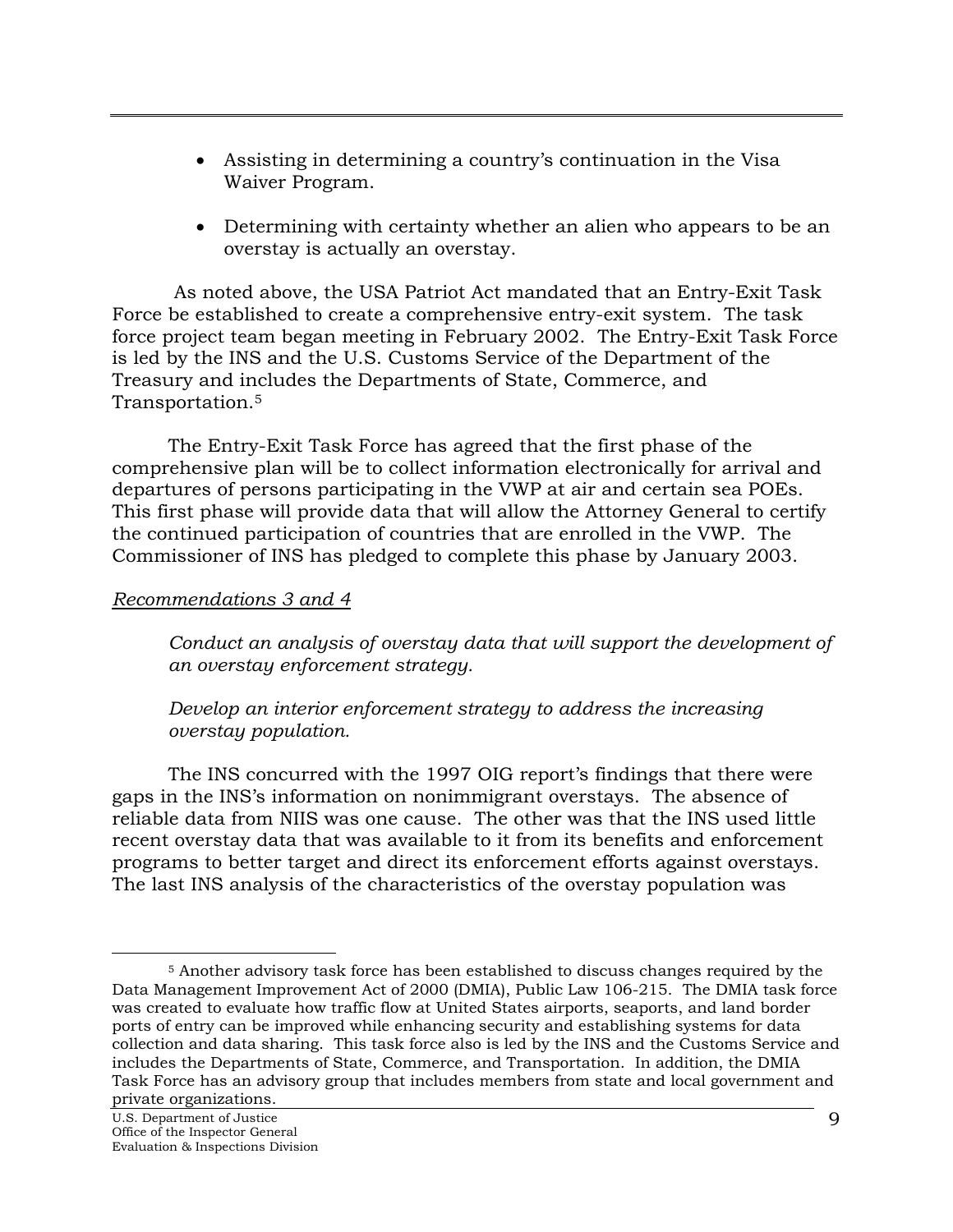issued in 1994.[6](#page-10-0) The 1994 analysis had updated a 1992 INS study, "Report on the Legalized Alien Population," that was based on data provided by aliens who entered the United States illegally in the early 1980s and then applied for amnesty after the passage of the Immigration Reform and Control Act of 1986.

In January 1998, the INS stated its intention to analyze again its records of apprehension, records of persons removed, and records of illegal aliens who applied to adjust to legal permanent resident status. This would include the more current data provided by aliens who applied for adjustment under the provisions of 245(i) between 1994 and 1997, among whom were thousands of self-reported overstays.[7](#page-10-1) The proposed analysis was intended to assist in developing an enforcement strategy to apprehend overstays.

As part of this analysis, the INS proposed to carry out an ambitious sixstep plan to assess information available in its automated enforcement and benefits systems and draw samples from paper records. However, this analysis proved difficult because the INS records of arrest and benefits did not compile information on overstays. For example, INS field operation reports did not contain, nor did the INS produce, aggregate data on the number of overstays apprehended. By July 1999, the INS had completed only the first step in the plan (an analysis of occupations and industries of former illegal aliens granted legalization by method of entry, using surveys of aliens conducted in 1989 and 1992).

The INS issued a new Interior Enforcement Strategy in 1999 (with an addendum added in March 2000). Yet, the INS recognized that any enforcement strategy aimed at overstays needed a comprehensive entry-exit control system. The 1999 Interior Enforcement Strategy intended to rely on the proposed Automated I-94 System to identify overstays as part of the strategy.[8](#page-10-2)  But, as discussed above, a reliable automated I-94 system has not been implemented. The INS now acknowledges that its ability to implement an

<span id="page-10-0"></span> <sup>6 &</sup>quot;Estimates of the Undocumented Immigrant Population Residing in the United States by Country of Origin and State of Residence as of October 1992," Robert Warren, INS Statistics Division.

<span id="page-10-1"></span><sup>7</sup> This provision allows certain aliens illegally present in the United States, who are otherwise eligible for immigrant visas, to apply for legal permanent residency for a fee of \$1,130. Prior to enactment of Section 245(i), these overstays had to depart the United States and apply for an immigrant visa in order to become a legal permanent U.S. resident.

<span id="page-10-2"></span><sup>8</sup> INS investigators also pointed out that even if the Automated I-94 System correctly identified alien overstays, the U.S. address information provided on the I-94 would be of very limited value in locating the alien.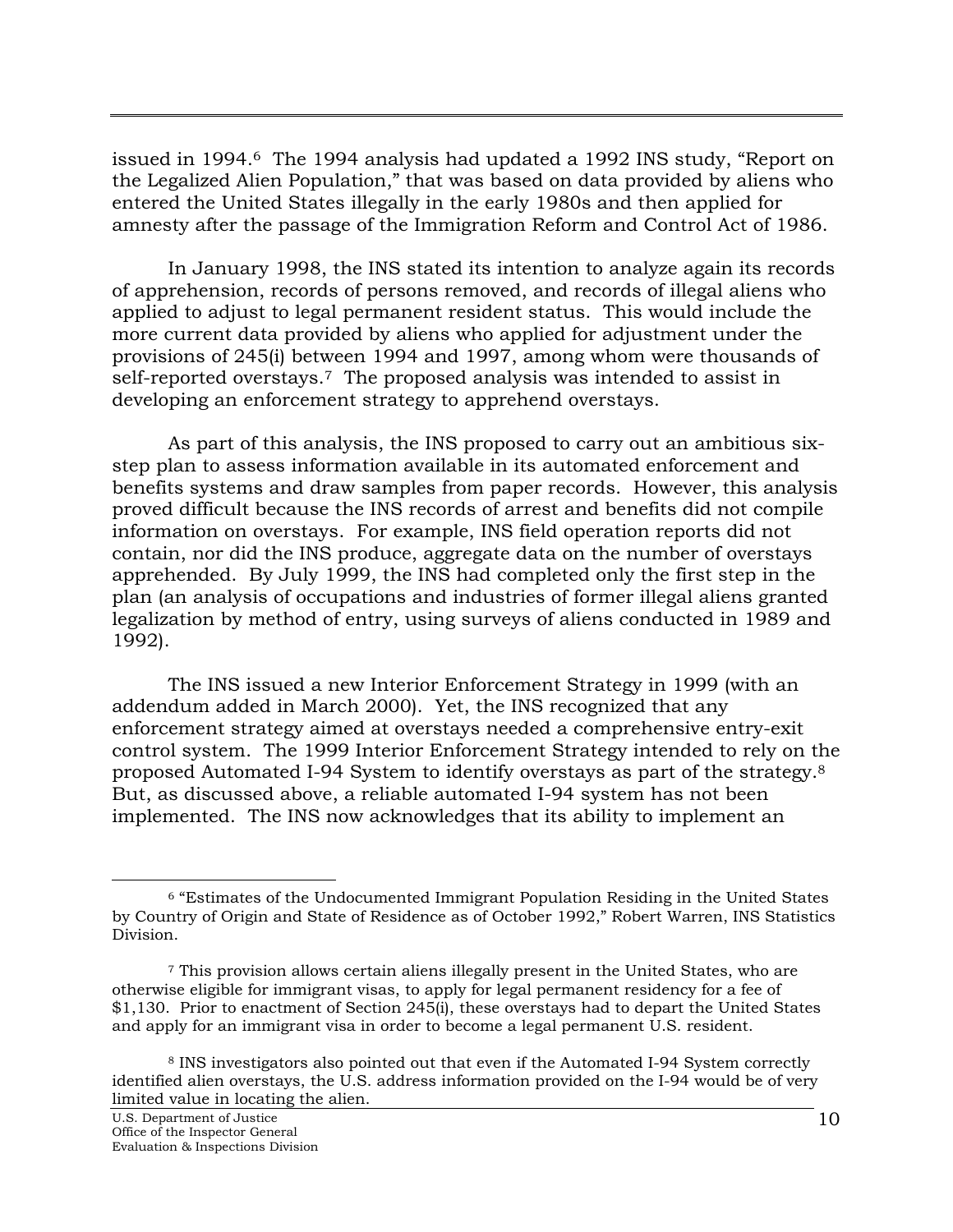effective interior enforcement strategy for overstays is limited because of this lack of an accurate entry-exit system to identify individual overstays.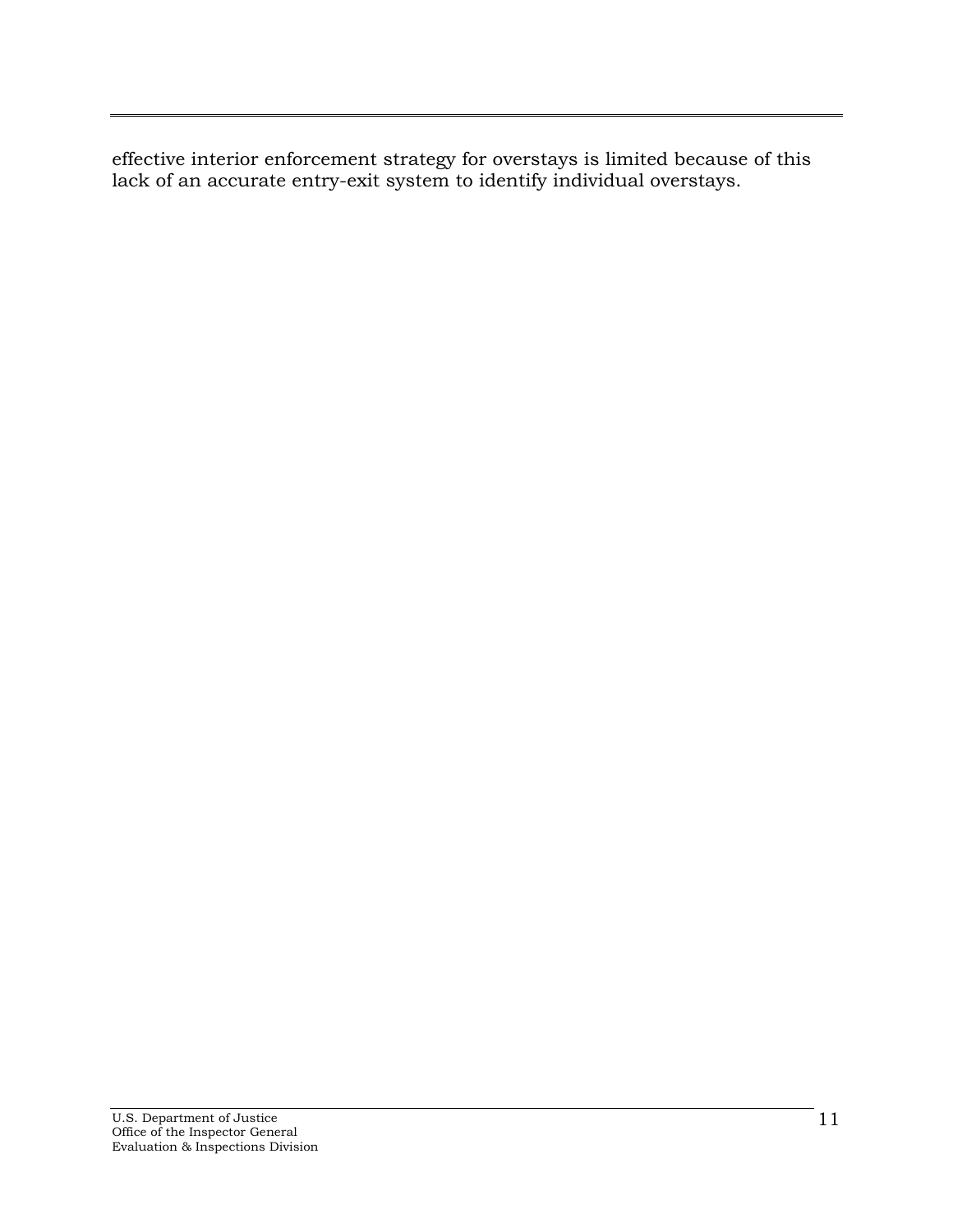## **CONCLUSION**

<span id="page-12-0"></span>In sum, the INS has made little progress in effectively addressing the problem of nonimmigrant overstays since we issued our 1997 report. The terrorist attacks of September 11, 2001, focused renewed attention on the importance of knowing when nonimmigrant visitors enter and depart the United States. It is critical for the INS to be able to identify individual overstays, collect aggregate information on overstays, and develop an effective interior enforcement strategy for pursuing overstays who are identified as representing the greatest potential risk to the security of the United States.

Our original report focused on the weaknesses of the NIIS system that was, and still is, the INS's principal means of identifying overstays. At the time of our original report, the INS expected that its Automated I-94 System would provide the necessary arrival and departure information to identify overstays and help in the development of an effective enforcement strategy to address the problem. However, according to the INS's recent evaluation, the Automated I-94 System would not be able to identify overstays or meet the requirements of the USA Patriot Act, which mandates development of an integrated entry-exit control system. Consequently, the INS has terminated the Automated I-94 project.

As a result, the findings from our 1997 report still apply today. The INS does not have a reliable system to track overstays, does not have a specific overstay enforcement program, and cannot perform its responsibilities under the Visa Waiver Program to provide accurate data on overstays.

It is clear that the key to the timely identification of overstays is an integrated entry-exit control system. The INS and other federal agencies are now working together in a task force to develop such a system, with provisions for biometric identifiers and machine-readable documents. The first phase of the project will provide data that will allow the Attorney General to certify the continued participation of countries that are enrolled in the Visa Waiver Program, and the INS Commissioner has pledged to complete this phase by January 2003.

Even if this goal is met, however, completion of the entire entry-exit system will take years. In the interim, we believe the INS should consider taking steps to help address the issue of nonimmigrant overstays, such as implementing the recommendations from our 1997 report regarding the improvement of collection of departure records by working with airlines to promote carrier compliance, monitoring carrier compliance, and fining non